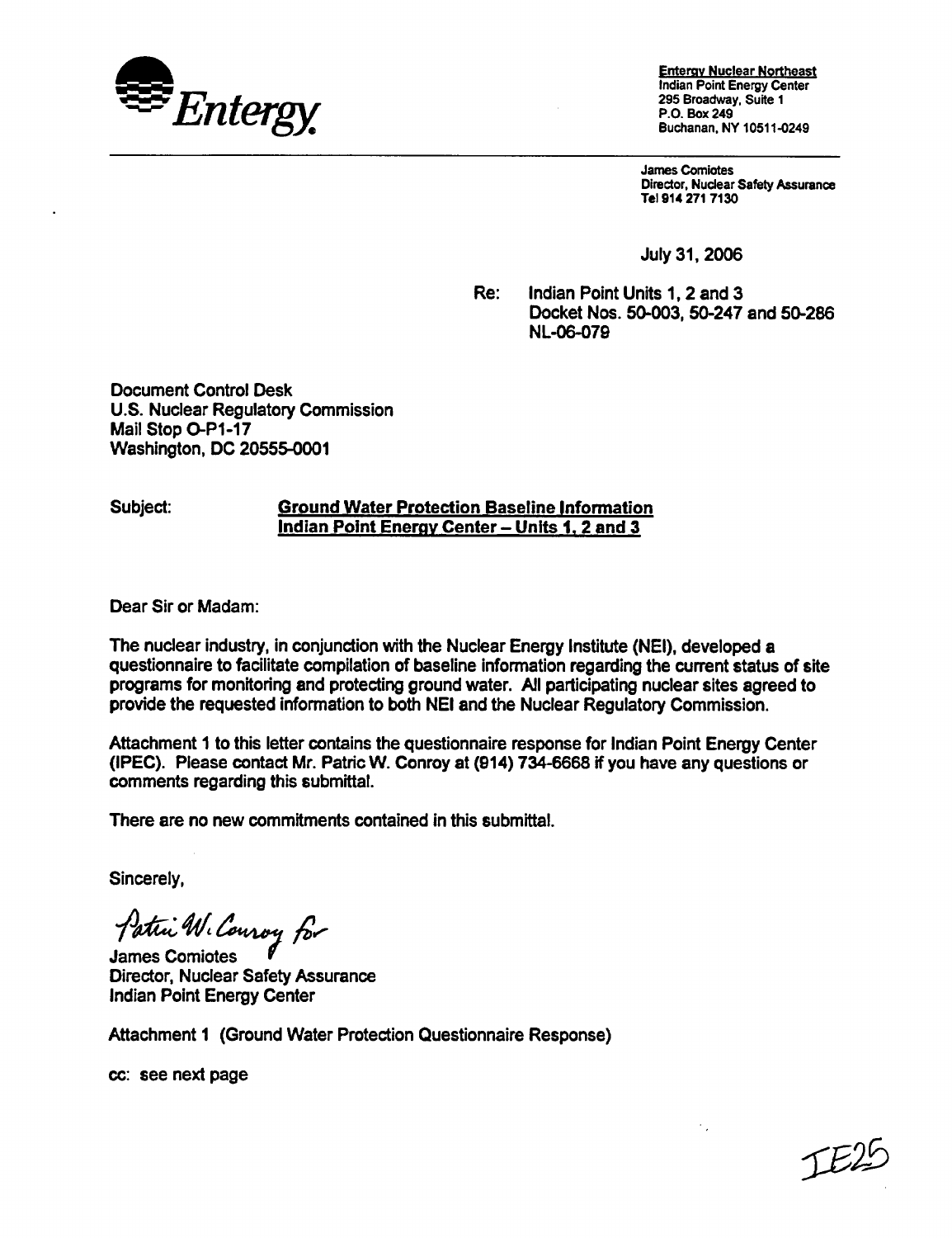NL-06-079 Docket Nos. 50-003, 50-247 and 50-286 Page 2 of 2

cc: Mr. John P. Boska U.S. Nuclear Regulatory Commission

> Mr. Samuel J. Collins U.S. Nuclear Regulatory Commission

Resident Inspector's Office Indian Point Unit 2 Nuclear Power Plant U.S. Nuclear Regulatory Commission

Mr. Paul Eddy New York State Dept. of Public Service

Mr. Ralph Anderson Nuclear Energy Institute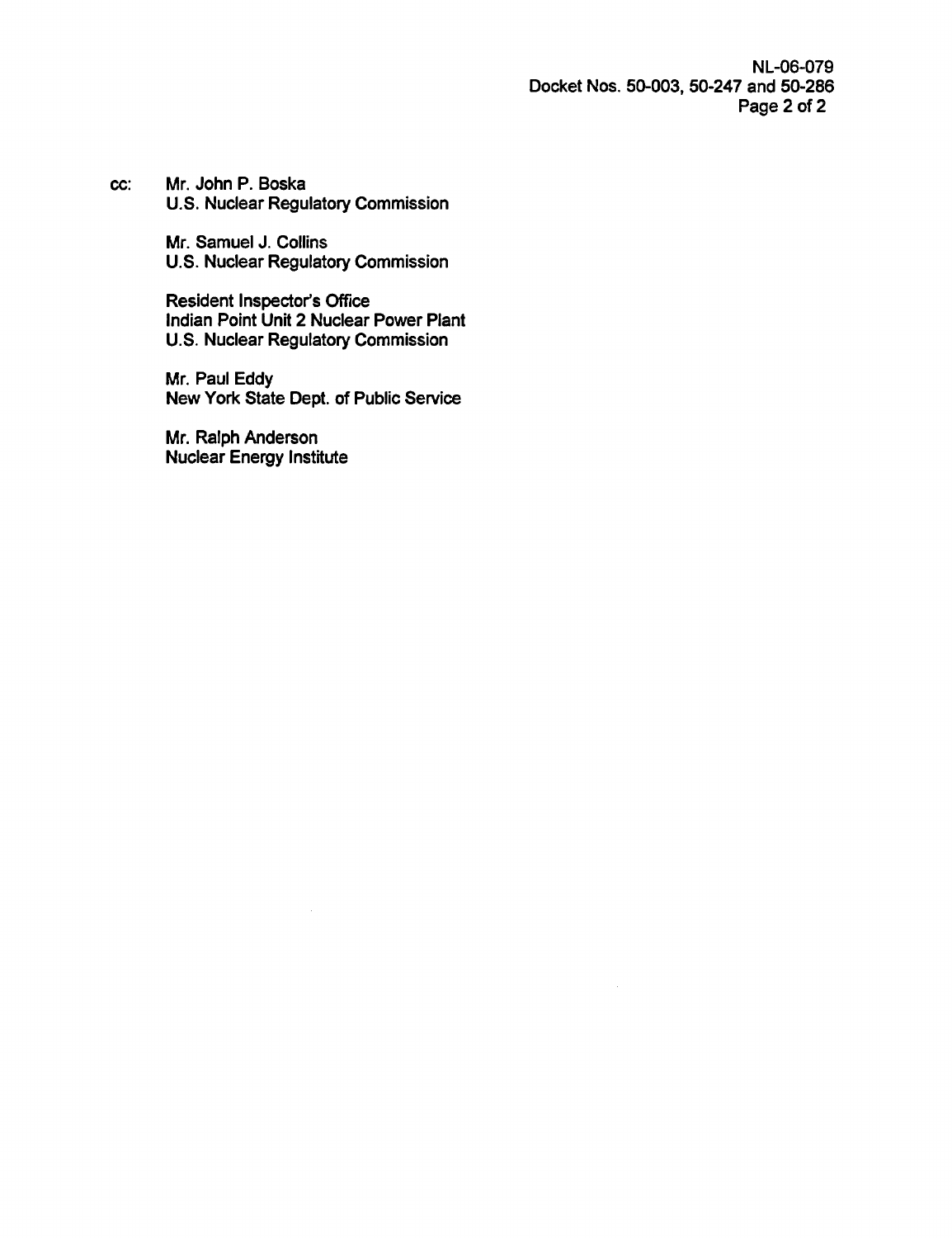## ATTACHMENT **1** TO NL-06-079

## GROUND WATER PROTECTION QUESTIONNAIRE RESPONSE INDIAN POINT UNITS 1, 2 and 3

 $\sim 100$ 

 $\sim$ 

ENTERGY NUCLEAR OPERATIONS, INC. INDIAN POINT NUCLEAR GENERATING UNIT NOS. 1, 2 AND 3 DOCKET NOS. 50-003, 50-247, AND 50-286

 $\sim 10^7$ 

 $\sim 10^{11}$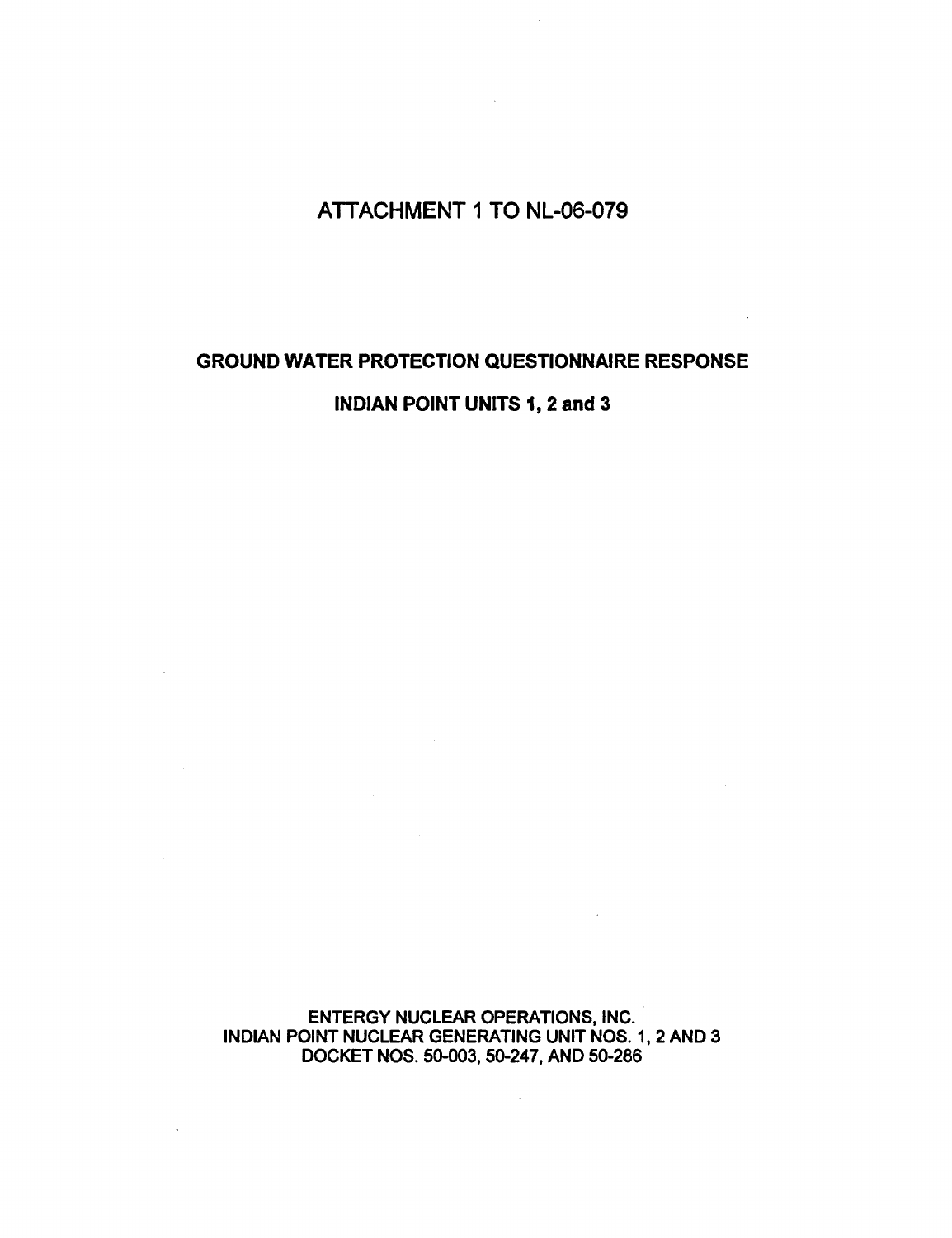Ground Water Protection Questionnaire Response Indian Point Energy Center (IPEC)

1. Briefly describe the program and/or methods used for detection of leakage or spills from plant systems, structures, and components that have a potential for an inadvertent release of radioactivity from plant operations into ground water.

Response: IPEC has identified radioactive contamination in its on-site ground water. This contamination is currently being characterized to determine the sources of this contamination, as well as the nature and extent of the resulting ground water contamination plumes. As such, IPEC's ground water monitoring program is primarily focused on identifying the source of and characterizing after the fact release conditions. However, the program does include provisions for detecting leakage from potential future inadvertent releases to ground water. They include

- \* Operator plant rounds include inspection for leaks and spills,
- \* Radiation Protection surveys include inspection for leaks and spills,
- \* Leaks/spills documented in corrective action program,
- \* Inspection of systems, structures and components to identify potential leak points,
- **"** Radioactive Effluent Monitoring Program (REMP) Sampling,
- **"** Storm drain periodic sampling program, and
- \* Corrective action program reporting/trending.
- 2. Briefly describe the program and/or methods for monitoring onsite ground water for the presence of radioactivity released from plant operations.

Response: IPEC is in the process of investigating known Tritium and Sr-90 ground water contamination, resulting from leaks from the Unit I and 2 spent fuel pools (SFP). Other potential sources of leakage are also within the scope of this investigation. To accomplish this objective, a program for characterizing the nature and extent of the resulting ground water contamination and the site's hydro-geological characteristics is being conducted. As a part of this program, more than 30 monitoring wells have been installed throughout the site for the purpose of sampling ground water and obtaining hydro-geological data. These monitoring wells are sampled on a periodic basis, with the samples analyzed for Tritium, Sr-90 and gamma emitters. Upon conclusion of this investigation and any warranted remediation, these investigation monitoring wells will be transitioned into a long-term ground water monitoring program.

3. If applicable, briefly summarize any occurrences of inadvertent releases of radioactive liquids that have been documented in accordance with 10 CFR 50.75(g).

Response: The most significant sources for potential releases to ground water include leakage from the Unit **1** and 2 SFPs, storm drains with contaminated sediment resulting from past spills, and an impoundment containing contaminated soil from a Unit **I** septic leach field that was excavated for construction of Unit 3. Other smaller inadvertent releases and spills have also occurred.